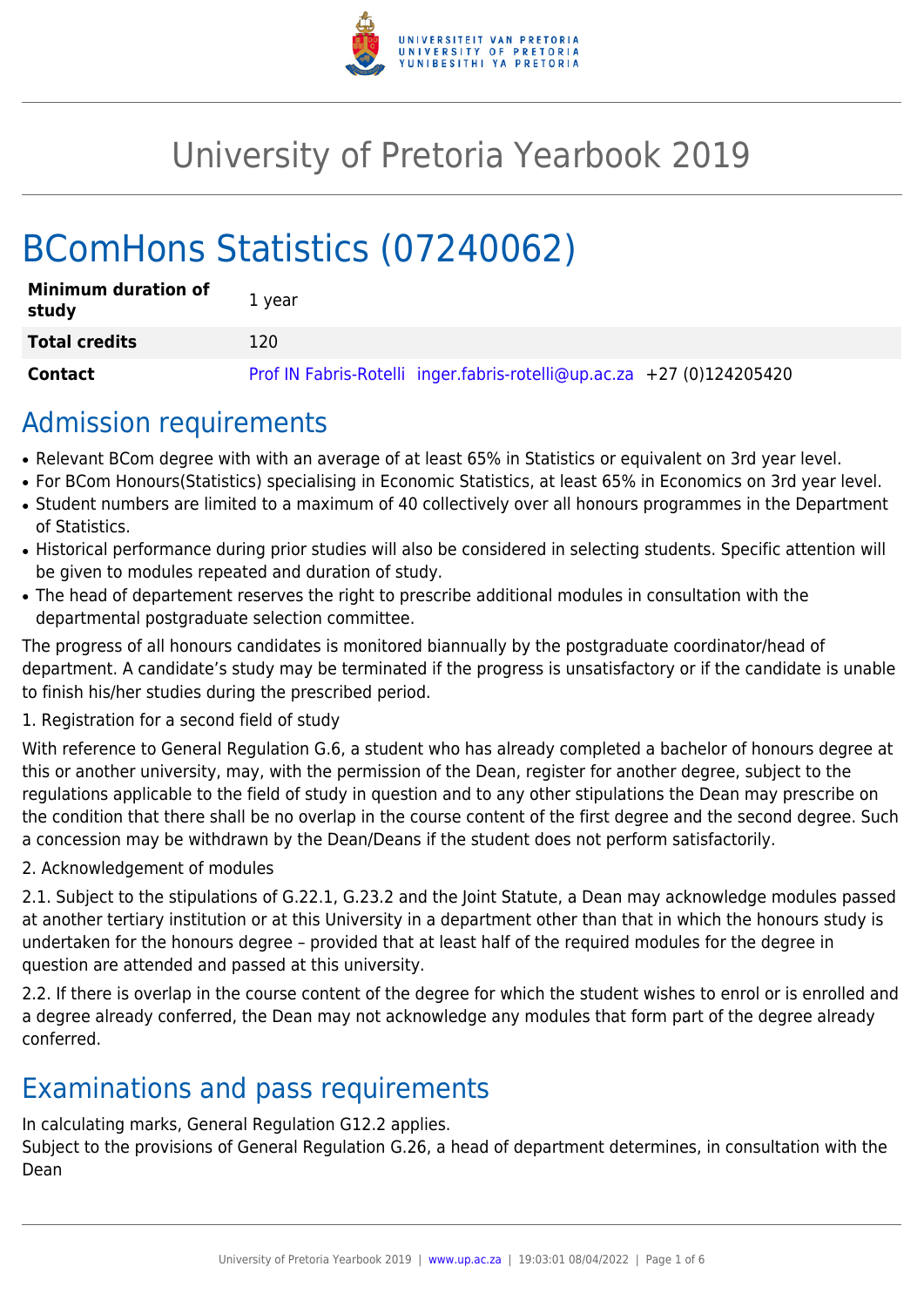

- when the honours examinations in his/her department will take place, provided that:
- i. honours examinations which do not take place before the end of the academic year must take place no later than 18 January of the following year, and all examination results must be submitted to Student Administration by 25 January; and
- ii. honours examinations which do not take place before the end of the first semester may take place no later than 15 July, and all examination results must be submitted to Student Administration on or before 18 July.
- whether a candidate will be admitted to a supplementary examination, provided that a supplementary examination is granted, only once in a maximum of two prescribed semester modules or once in one year module;
- supplementary examinations (if granted) cover the same subject matter as was the case for the examinations;
- NB: For the purpose of this provision, the phrase "not sit for an examination more than twice in the same subject" as it appears in General Regulation G.18.2, implies that a candidate may not be admitted to an examination in a module, including a supplementary examination, more than three times.
- the manner in which research reports are prepared and examined in his/her department.

**NB**: Full details are published in each department's postgraduate information brochure, which is available from the relevant head of department. The minimum pass mark for a research report is 50%. The provisions regarding pass requirements for dissertations contained in General Regulation G.12.2 apply mutatis mutandis to research reports.

Subject to the provisions of General Regulation G.12.2.1.3, the subminimum required in subdivisions of modules is published in the study guides, which is available from the relevant head of department.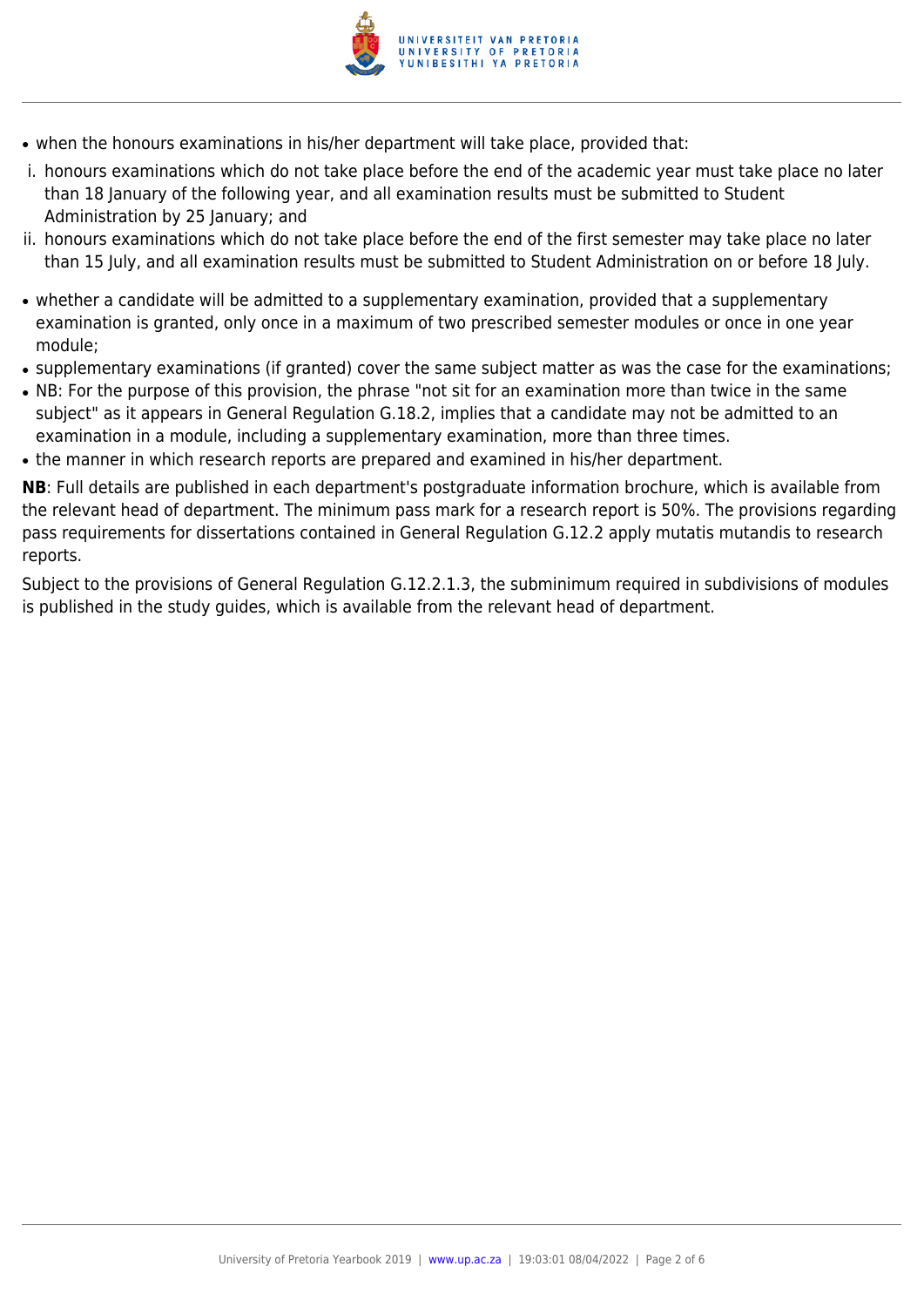

## Curriculum: Final year

#### **Minimum credits: 120**

All honours students in Statistics/Mathematical Statistics should enrol for STK 796 which is a compulsory but noncredit-bearing module. The satisfactory completion of this module is a prerequisite for embarking on the research component of the degree programme.

Select 2 modules from the list of electives.

### **Core modules**

#### **Introduction to statistical learning 720 (EKT 720)**

| <b>Module credits</b>         | 15.00                                           |
|-------------------------------|-------------------------------------------------|
| <b>Service modules</b>        | Faculty of Natural and Agricultural Sciences    |
| <b>Prerequisites</b>          | RAL 780 or WST 311, 312, 321                    |
| <b>Contact time</b>           | 1 web-based period per week, 1 lecture per week |
| <b>Language of tuition</b>    | Module is presented in English                  |
| <b>Department</b>             | <b>Statistics</b>                               |
| <b>Period of presentation</b> | Semester 2                                      |

#### **Module content**

The emphasis is on the theoretical understanding and practical application of advances in statistical modelling. The following topics are covered: Single equation models: Nonparametric regression. Bootstrap procedures within regression analysis, k-nearest neighbour classification. Modelling categorical dependent variables - Logit/Probit models. Multiple outputs. Linear regression of an indicator matrix. Ridge regression. Non-linear regression modelling. Some new developments in regression and classification.

Simultaneous equation models: Specification, identification and estimation of simultaneous equation models.

#### **Multivariate techniques 720 (MET 720)**

| <b>Module credits</b>         | 15.00                          |
|-------------------------------|--------------------------------|
| <b>Prerequisites</b>          | STK 310 and STK 320            |
| <b>Contact time</b>           | 1 lecture per week             |
| <b>Language of tuition</b>    | Module is presented in English |
| <b>Department</b>             | <b>Statistics</b>              |
| <b>Period of presentation</b> | Semester 2                     |

#### **Module content**

Estimation: methods of moments and maximum likelihood. Cramer-Rao inequality, mean squared error, loss and risk functions, Bayes estimators. Sufficient statistics, completeness, the exponential class. Tests of statistical hypothesis: power function, critical region and Neyman-Pearson lemma.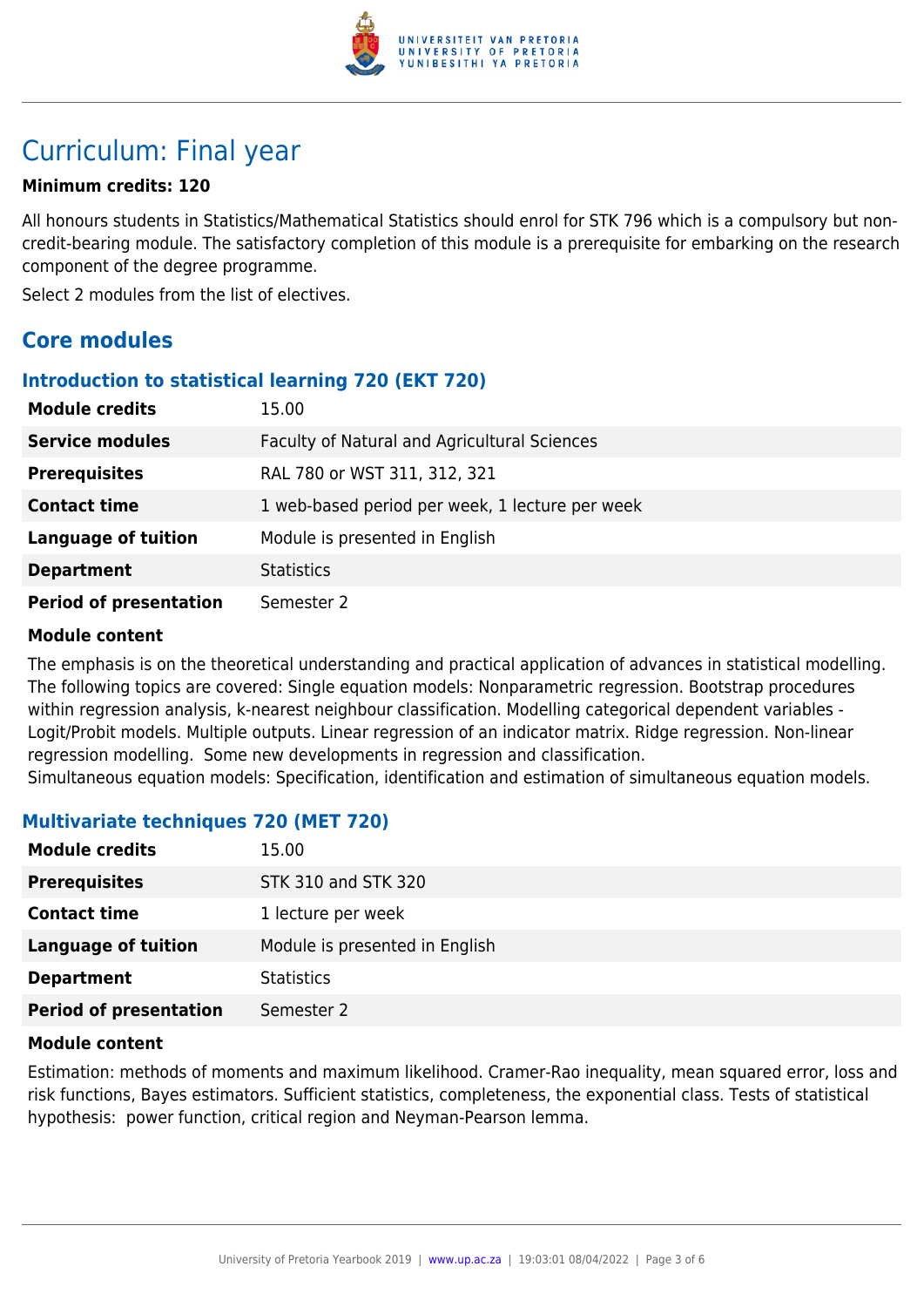

#### **Regression analysis 780 (RAL 780)**

| <b>Module credits</b>         | 15.00                                           |
|-------------------------------|-------------------------------------------------|
| <b>Service modules</b>        | Faculty of Natural and Agricultural Sciences    |
| <b>Prerequisites</b>          | STK 310 and STK 320                             |
| <b>Contact time</b>           | 1 lecture per week, 1 web-based period per week |
| <b>Language of tuition</b>    | Module is presented in English                  |
| <b>Department</b>             | <b>Statistics</b>                               |
| <b>Period of presentation</b> | Semester 1                                      |

#### **Module content**

Matrix methods in statistics. Simple and multiple regression models. Sums of squares of linear sets. Generalised t- and F-tests. Residual analysis. Diagnostics for leverage, influence and multicolinearity. Indicator variables. Regression approach to analysis of variance. Weighted least squares. Theory is combined with practical work.

#### **Research report: Statistics 795 (STK 795)**

| <b>Module credits</b>         | 30.00                          |
|-------------------------------|--------------------------------|
| <b>Prerequisites</b>          | STK 310, STK 320, RAL 780      |
| Language of tuition           | Module is presented in English |
| <b>Department</b>             | <b>Statistics</b>              |
| <b>Period of presentation</b> | Year                           |

#### **Module content**

Refer to the document: Criteria for the research management process and the assessment of the honours essays, available on the web: www.up.ac.za under the Department of Statistics: Postgraduate study.

#### **Research orientation 796 (STK 796)**

| <b>Module credits</b>         | 0.00                                        |
|-------------------------------|---------------------------------------------|
| <b>Service modules</b>        | Faculty of Economic and Management Sciences |
| <b>Prerequisites</b>          | Admission to the relevant programme.        |
| <b>Contact time</b>           | Ad Hoc                                      |
| <b>Language of tuition</b>    | Module is presented in English              |
| <b>Department</b>             | <b>Statistics</b>                           |
| <b>Period of presentation</b> | Year                                        |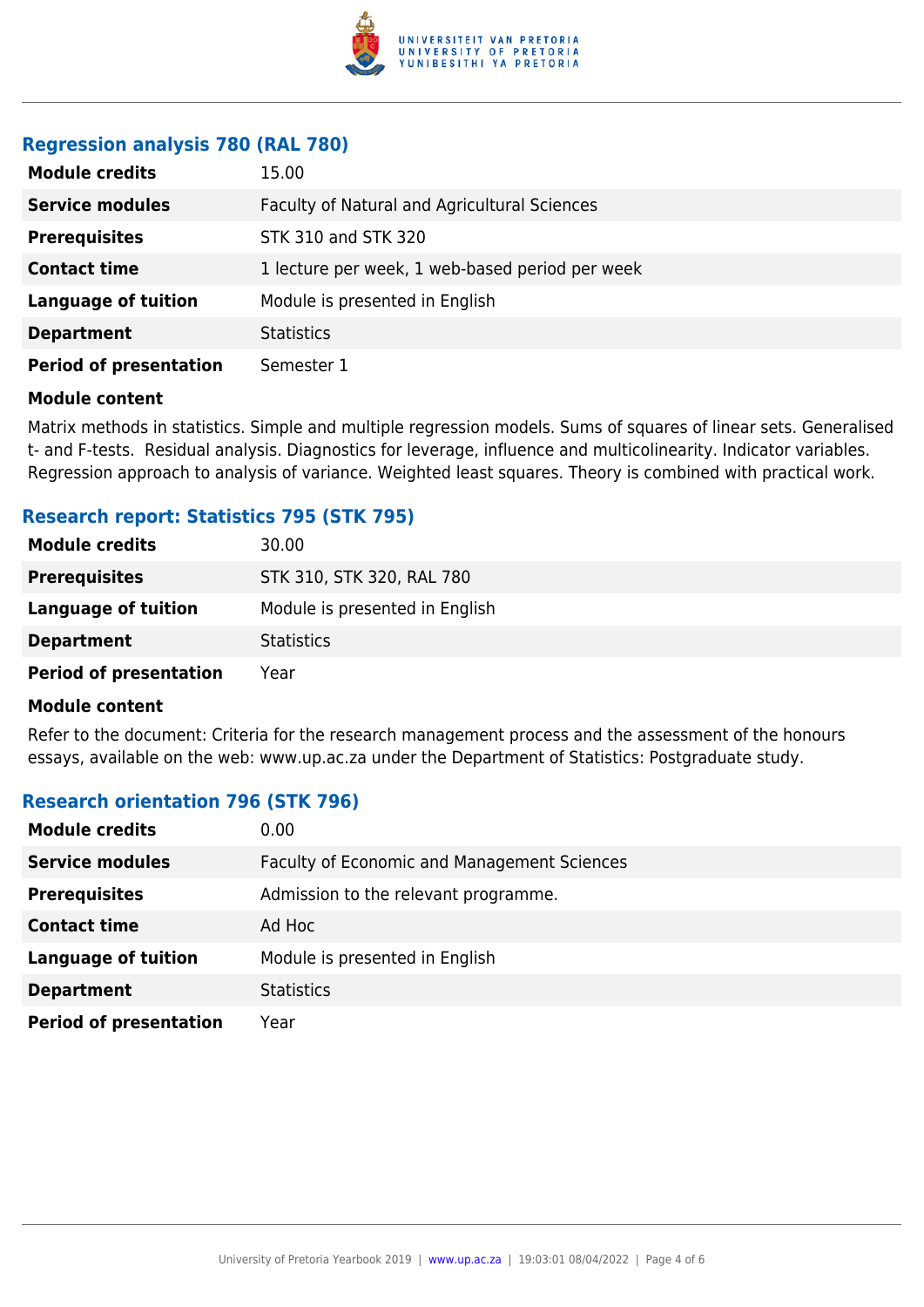

#### **Module content**

A compulsory bootcamp must be attended as part of this module – usually presented during the last week of January each year (details are made available by the department ). The bootcamp will cover the basics of research to prepare students for the research component of their degree. The bootcamp should be done in the same year as registration for STK 795/WST 795. Each year of registration for the honours degree will also require the attendance of three departmental seminars. Students should ensure that their attendance is recorded by the postgraduate co-ordinator present at the seminars. The department approves the seminars attended. In addition, students are required to present their STK 795/WST 795 research in the department during the year of registration for these modules.

### **Elective modules**

#### **Macroeconomics 780 (MEK 780)**

| <b>Module credits</b>         | 15.00                                        |
|-------------------------------|----------------------------------------------|
| <b>Service modules</b>        | Faculty of Natural and Agricultural Sciences |
| <b>Prerequisites</b>          | Admission into relevant programme            |
| <b>Contact time</b>           | 2 lectures per week, 1 seminar per week      |
| <b>Language of tuition</b>    | Module is presented in English               |
| <b>Department</b>             | Economics                                    |
| <b>Period of presentation</b> | Semester 1                                   |

#### **Module content**

This module will cover the core theoretical concepts of macroeconomics focussing specifically on labour and goods markets as well as intertemporal issues, such as capital markets. Topics will include economic growth, exogenous and endogenous, business cycles, monetary economics, stabilization policies and structural policies.

#### **Microeconomics 780 (MIE 780)**

| <b>Module credits</b>         | 15.00                                        |
|-------------------------------|----------------------------------------------|
| <b>Service modules</b>        | Faculty of Natural and Agricultural Sciences |
| <b>Prerequisites</b>          | Admission into relevant programme            |
| <b>Contact time</b>           | 4 lectures per week                          |
| <b>Language of tuition</b>    | Module is presented in English               |
| <b>Department</b>             | Economics                                    |
| <b>Period of presentation</b> | Semester 1                                   |

#### **Module content**

The core concepts of microeconomic theory will be the focus of the module, including: demand and supply, consumer theory, firm theory, markets and market structure, general equilibrium, information economics and behavioural economics. Applications of this theory will feature prominently.